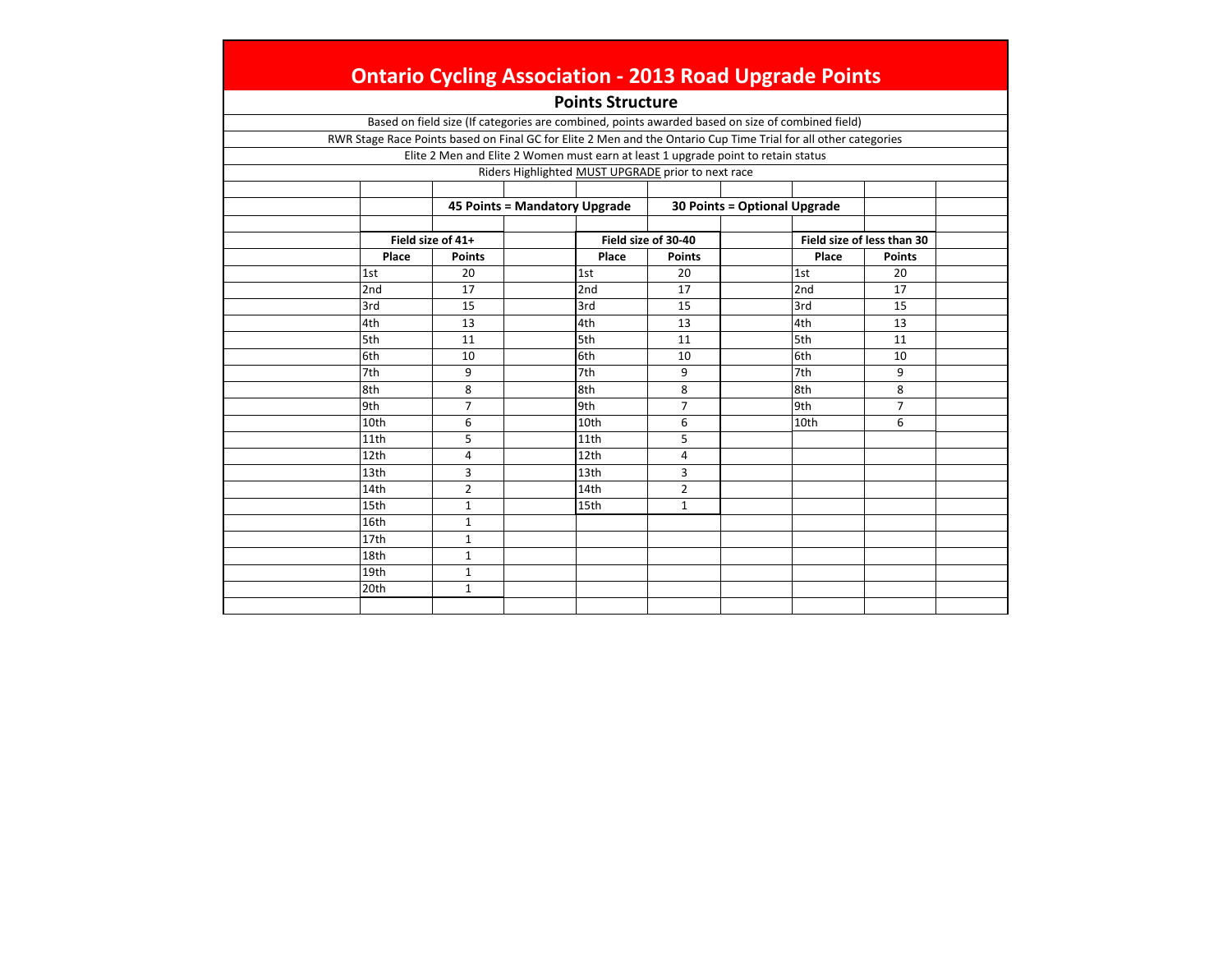|                            | <b>Ontario Cycling Association - 2013 Road Upgrade Points</b> |                |                |                    |                         |                 |                   |                  |             |
|----------------------------|---------------------------------------------------------------|----------------|----------------|--------------------|-------------------------|-----------------|-------------------|------------------|-------------|
|                            |                                                               |                |                | <b>Elite 4 Men</b> |                         |                 |                   |                  |             |
| Name                       | <b>Total Points</b>                                           | <b>GFRR</b>    | Calabogie      |                    | Springbank Lake of Bays | Niagara         | <b>KW Classic</b> | <b>RWR Stage</b> | Preston St. |
| Samuel O'Donnell           | 54                                                            |                |                |                    | 9                       | 17              | 15                | 13               |             |
| <b>Mark Van Doormaal</b>   | 48                                                            |                |                |                    | 15                      | 13              | 20                |                  |             |
| <b>Cameron Hildebrandt</b> | 47                                                            | 17             |                |                    | $\overline{7}$          | 20              | $\overline{3}$    |                  |             |
| <b>Andrew Mouck</b>        | 45                                                            |                | $\overline{4}$ |                    | 13                      | 11              | 17                |                  |             |
| <b>Christopher Bozek</b>   | 42                                                            | 8              |                |                    | 11                      | 10              | 13                |                  | UPGRADED    |
| James Keezer               | 40                                                            |                | 6              |                    | 40                      | 15              | 9                 |                  | UPGRADED    |
| Darrell Blakely-Bazinet    | 38                                                            |                | $\overline{7}$ |                    |                         |                 | 11                | 20               |             |
| Aaron Hamill               | 35                                                            | 10             | 45             | 10                 |                         | <b>UPGRADED</b> |                   |                  |             |
| Ilya Bakoulin              | 27                                                            | 11             | 3              |                    | 6                       | $\overline{f}$  | <b>UPGRADED</b>   |                  |             |
| Peter Haworth              | 27                                                            |                |                | 17                 |                         |                 | 10                |                  |             |
| Paul McKeever              | 24                                                            |                |                |                    | 20                      | 4               |                   |                  |             |
| <b>Rob McCarty</b>         | 24                                                            | $\overline{7}$ | $\overline{2}$ |                    |                         |                 |                   | 15               |             |
| <b>Tyler Boucher</b>       | 22                                                            | 13             |                |                    |                         | 3               | 6                 |                  |             |
| Rhys Penalagan             | 21                                                            | 6              |                |                    |                         |                 |                   |                  | 15          |
| Christopher Singleton      | 20                                                            |                |                | 20                 |                         |                 |                   |                  |             |
| Jeff Kirchner              | 20                                                            |                | 13             |                    |                         |                 | $\overline{7}$    |                  |             |
| John Hauser                | 19                                                            |                | 11             |                    | 8                       |                 |                   |                  |             |
| Jesse Jarjour              | 19                                                            |                | 8              |                    |                         |                 |                   |                  | 11          |
| Marc Hunt                  | 18                                                            |                | 10             |                    |                         |                 |                   |                  | 8           |
| Oaken Work                 | 17                                                            |                |                |                    | 17                      |                 |                   |                  |             |
| <b>Travis Marshall</b>     | 14                                                            | 9              |                | $\mathbf{1}$       |                         |                 | $\overline{a}$    |                  |             |
| <b>Adam Lentini</b>        | 14                                                            |                |                |                    |                         | 9               | 5                 |                  |             |
| Nathan Poulton             | 12                                                            | 4              |                |                    |                         | 8               |                   |                  |             |
| <b>Thomas Clark</b>        | 11                                                            |                |                | 11                 |                         |                 |                   |                  |             |
| James Sreblowski           | 11                                                            | 3              |                |                    |                         |                 | 8                 |                  |             |
| Nigel Roedde               | 9                                                             |                | 9              |                    |                         |                 |                   |                  |             |
| <b>Brandon Burton</b>      | 8                                                             |                |                | $\mathbf{1}$       |                         | 6               | $\mathbf{1}$      |                  |             |
| <b>Kabir Toor</b>          | $\overline{7}$                                                |                |                |                    |                         | 5               | $\overline{2}$    |                  |             |
| Derek O'Farrell            | 6                                                             |                |                |                    |                         |                 |                   |                  | 6           |
| <b>Ryan Power</b>          | 5                                                             | 5              |                |                    |                         |                 |                   |                  |             |
| Keith Murray               | 5                                                             |                | 5              |                    |                         |                 |                   |                  |             |
| Michael Jaffray            | 5                                                             |                |                | 5                  |                         |                 |                   |                  |             |
| Simon McIvor               | $\overline{2}$                                                | $\overline{2}$ |                |                    |                         |                 |                   |                  |             |
| Francesco D'Elita          | $\overline{2}$                                                |                |                |                    |                         | $\overline{2}$  |                   |                  |             |
| Liam Parker                | $\mathbf{1}$                                                  | $\mathbf{1}$   |                |                    |                         |                 |                   |                  |             |
| <b>Evert Lamb</b>          | $\mathbf{1}$                                                  | $\mathbf{1}$   |                |                    |                         |                 |                   |                  |             |
| Anthony Scavone            | $\mathbf 1$                                                   | $\mathbf 1$    |                |                    |                         |                 |                   |                  |             |
| <b>Scott Elliott</b>       | $\mathbf{1}$                                                  | $\mathbf 1$    |                |                    |                         |                 |                   |                  |             |
| <b>Matthew Dempster</b>    | $\mathbf{1}$                                                  | $\mathbf{1}$   |                |                    |                         |                 |                   |                  |             |
| Chris Giambattista         | $\mathbf{1}$                                                  | $\mathbf{1}$   |                |                    |                         |                 |                   |                  |             |
| Matthew Krivosudsky        | $\mathbf{1}$                                                  |                |                |                    |                         | $\mathbf{1}$    |                   |                  |             |
| David Wheelock             | $\mathbf{1}$                                                  |                | $\mathbf{1}$   |                    |                         |                 |                   |                  |             |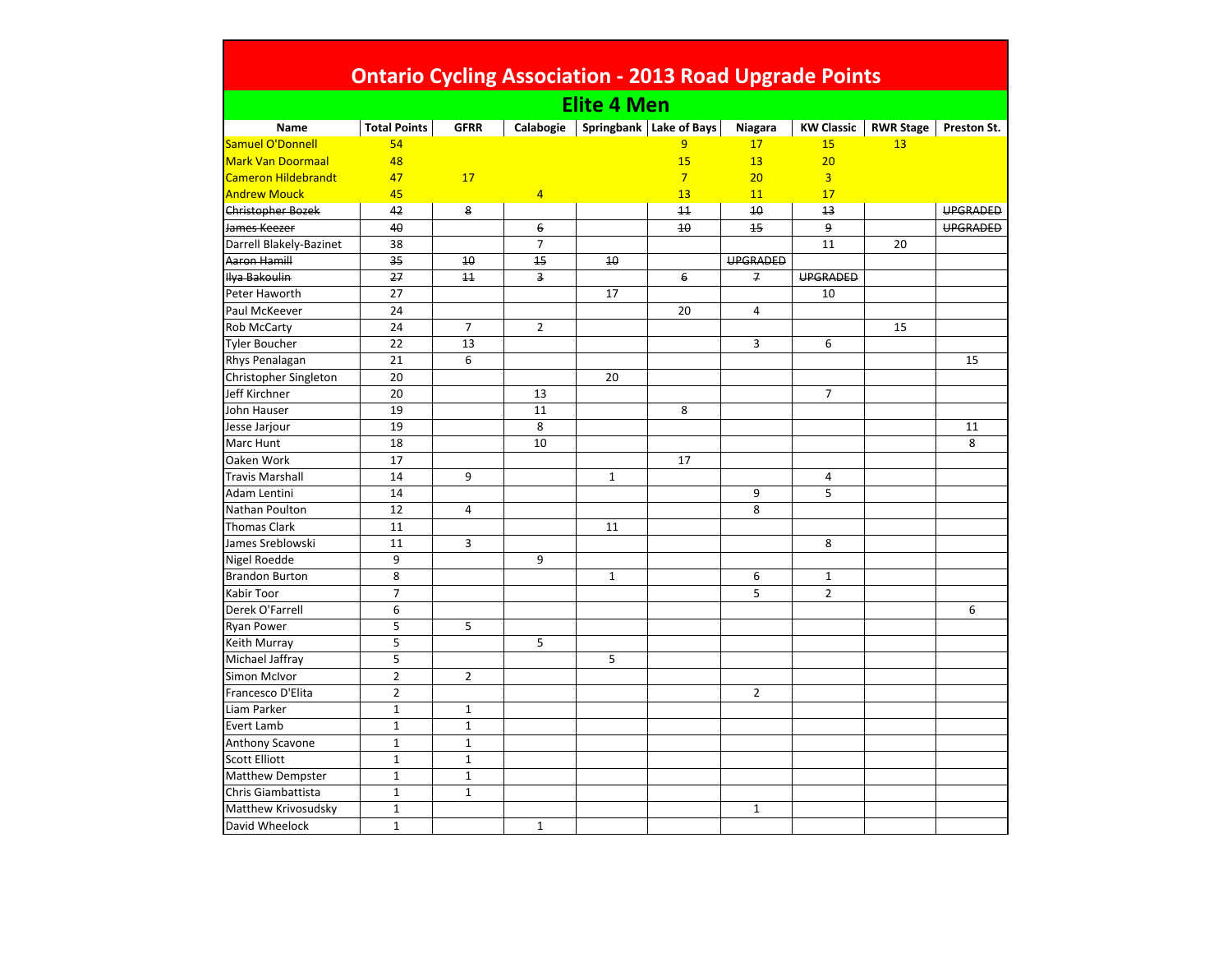|                          | <b>Ontario Cycling Association - 2013 Road Upgrade Points</b> |                |              |                    |                           |                 |                   |                  |                 |
|--------------------------|---------------------------------------------------------------|----------------|--------------|--------------------|---------------------------|-----------------|-------------------|------------------|-----------------|
|                          |                                                               |                |              | <b>Elite 3 Men</b> |                           |                 |                   |                  |                 |
| Name                     | <b>Total Points</b>                                           | <b>GFRR</b>    | Calabogie    |                    | Springbank   Lake of Bays | Niagara         | <b>KW Classic</b> | <b>RWR Stage</b> | Preston St.     |
| Anthony Sreblowski       | 43                                                            | 9              |              |                    | 17                        | 17              | <b>UPGRADED</b>   |                  |                 |
| Luke Vanlauwe            | 40                                                            | 6              | 13           | 20                 | $\overline{1}$            | <b>UPGRADED</b> |                   |                  |                 |
| Alex Gibson              | 36                                                            | $\mathbf{1}$   | 20           |                    |                           | 15              |                   |                  |                 |
| Christopher Rowley       | 35                                                            |                |              | $\overline{7}$     |                           | 11              |                   | 17               |                 |
| <b>Grahame Rivers</b>    | 35                                                            |                |              |                    | 15                        |                 |                   | 20               |                 |
| Niles Vaivars            | 33                                                            | $\overline{1}$ | 7            |                    | 8                         |                 | 17                |                  | <b>UPGRADED</b> |
| <b>Andrew Merrick</b>    | 29                                                            |                |              |                    |                           | 9               | 20                |                  |                 |
| Nigel Roedde             | 28                                                            |                |              |                    | $\overline{2}$            | 3               | 8                 | 15               |                 |
| Mark Gilligan            | 21                                                            | 3              |              | 11                 |                           |                 | $\overline{7}$    |                  |                 |
| Stephen Welsh            | 19                                                            |                | $\mathbf{1}$ | 6                  | 5                         | $\overline{7}$  |                   |                  |                 |
| <b>Ben McNabb</b>        | 18                                                            |                |              | 5                  |                           | 4               | 9                 |                  |                 |
| Walid El-Sayed           | 18                                                            |                |              |                    |                           |                 |                   | 11               | $\overline{7}$  |
| <b>Ben Reid</b>          | 19                                                            |                |              |                    |                           |                 | 10                |                  | 9               |
| Jordan Broad             | 17                                                            | $\mathbf{1}$   | 15           |                    | $\mathbf{1}$              |                 |                   |                  |                 |
| <b>Philip Sheffield</b>  | 14                                                            |                |              |                    | $\mathbf{1}$              |                 | 13                |                  |                 |
| Larbi Benhabib           | 13                                                            |                |              |                    | 13                        |                 |                   |                  |                 |
| <b>Mark Cascella</b>     | 13                                                            |                |              |                    |                           |                 |                   | 13               |                 |
| <b>Christian Bernard</b> | 13                                                            |                |              |                    |                           |                 |                   |                  | 13              |
| <b>Ted Clark</b>         | 9                                                             |                |              | 9                  |                           |                 |                   |                  |                 |
| Charlie Philbrook        | 9                                                             | 5              |              |                    |                           |                 | 4                 |                  |                 |
| Hon-yan Chu              | 8                                                             |                |              | 8                  |                           |                 |                   |                  |                 |
| Scott Lytle              | 6                                                             |                |              |                    |                           |                 | 6                 |                  |                 |
| <b>Aaron Hamill</b>      | 5                                                             |                |              |                    |                           |                 | 5                 |                  |                 |
| David Grose              | $\overline{4}$                                                |                |              |                    | 3                         | $\mathbf{1}$    |                   |                  |                 |
| David Jack               | 3                                                             |                |              | 3                  |                           |                 |                   |                  |                 |
| Scott Weldon             | 3                                                             |                |              | $\overline{2}$     |                           | $\mathbf{1}$    |                   |                  |                 |
| <b>Rod Smit</b>          | 3                                                             |                |              |                    |                           |                 | 3                 |                  |                 |
| Ilya Bakoulin            | $\overline{2}$                                                |                |              |                    |                           |                 | $\overline{2}$    |                  |                 |
| Brayden McGregor         | $\mathbf{1}$                                                  |                | $\mathbf{1}$ |                    |                           |                 |                   |                  |                 |
| Kyle Smith               | $\mathbf{1}$                                                  |                |              |                    |                           | $\mathbf{1}$    |                   |                  |                 |
| lan Gartley              | $1\,$                                                         |                |              |                    |                           | $\mathbf{1}$    |                   |                  |                 |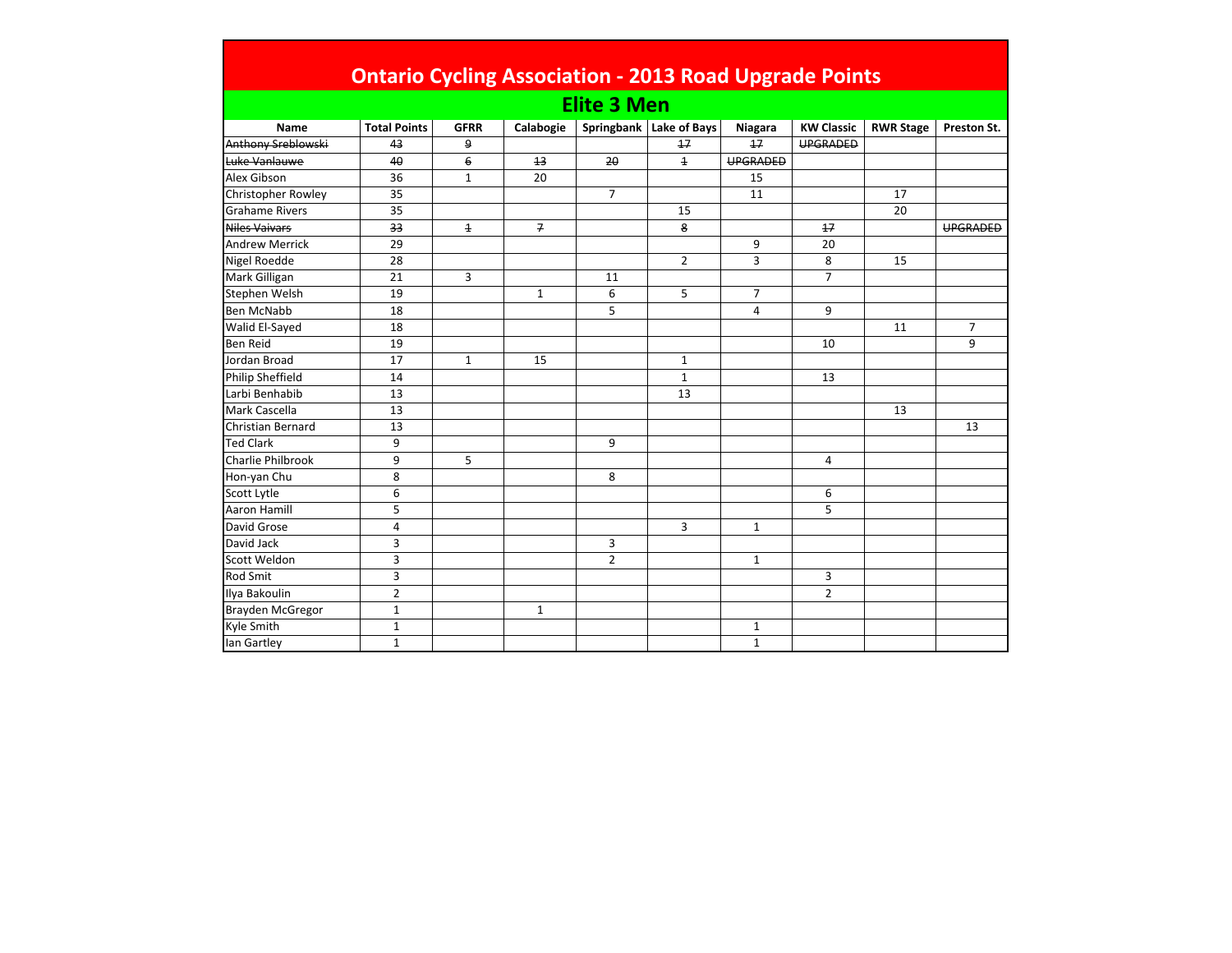|                      | <b>Ontario Cycling Association - 2013 Road Upgrade Points</b> |              |                |                    |                           |                 |                   |                  |                |
|----------------------|---------------------------------------------------------------|--------------|----------------|--------------------|---------------------------|-----------------|-------------------|------------------|----------------|
|                      |                                                               |              |                | <b>Elite 2 Men</b> |                           |                 |                   |                  |                |
| Name                 | <b>Total Points</b>                                           | <b>GFRR</b>  | Calabogie      |                    | Springbank   Lake of Bays | Niagara         | <b>KW Classic</b> | <b>RWR Stage</b> | Preston St.    |
| <b>Andrew House</b>  | 42                                                            | 3            | 8              | 11                 | 20                        | <b>UPGRADED</b> |                   |                  |                |
| <b>Colin Busby</b>   | 37                                                            |              |                | 13                 | 11                        |                 | 13                |                  |                |
| Etienne Moreau       | 36                                                            |              |                | 9                  | 17                        | 10              |                   |                  |                |
| Sean Boileau         | 34                                                            | 6            | 11             |                    | 10                        | $\overline{7}$  |                   |                  |                |
| Gaelen Merritt       | 31                                                            | 9            |                |                    | 13                        | 8               | $\mathbf{1}$      |                  |                |
| Dan Doddy            | 20                                                            |              |                |                    | 5                         | 4               | 11                |                  |                |
| Quinn Hanam          | 14                                                            |              | 3              |                    | 6                         | $\overline{2}$  | 3                 |                  |                |
| Michael Aston        | 13                                                            |              |                | 6                  |                           | $\mathbf{1}$    | 6                 |                  |                |
| <b>Brent Aquino</b>  | 10                                                            |              |                |                    |                           |                 | 10                |                  |                |
| <b>Ben Andrew</b>    | 8                                                             |              |                | $\overline{7}$     |                           |                 |                   |                  | $\mathbf{1}$   |
| Rob Rice             | $\overline{7}$                                                |              | $\overline{2}$ |                    |                           |                 | 5                 |                  |                |
| Anthony Sreblowski   | $\overline{7}$                                                |              |                |                    |                           |                 | $\overline{7}$    |                  |                |
| Charlie Gorman       | $\overline{7}$                                                |              |                |                    |                           |                 |                   | $\overline{7}$   |                |
| Derek Zandstra       | $1\,$                                                         | $\mathbf{1}$ |                |                    |                           |                 |                   |                  |                |
| <b>Will Simonds</b>  | $\mathbf{1}$                                                  |              | 1              |                    |                           |                 |                   |                  |                |
| <b>Adrian George</b> | $\mathbf{1}$                                                  |              | 1              |                    |                           |                 |                   |                  |                |
| Mason Hanrahan       | $\overline{2}$                                                |              | 1              |                    |                           |                 |                   |                  | 1              |
| Sean MacKinnon       | $\mathbf{1}$                                                  |              |                |                    |                           | $\mathbf{1}$    |                   |                  |                |
| Conor O'Brien        | 5                                                             |              |                |                    |                           | $\mathbf{1}$    |                   |                  | 4              |
| Robert Gutsegell     | $\mathbf{1}$                                                  |              |                |                    |                           | $\mathbf{1}$    |                   |                  |                |
| Nick Di Cristofaro   | $\mathbf{1}$                                                  |              |                |                    |                           |                 | $\mathbf{1}$      |                  |                |
| <b>Isaac Smith</b>   | $\mathbf{1}$                                                  |              |                |                    |                           |                 | $\mathbf{1}$      |                  |                |
| Braydon Bourne       | $\overline{2}$                                                |              |                |                    |                           |                 |                   |                  | $\overline{2}$ |
| Shawn Clarke         | $\mathbf{1}$                                                  |              |                |                    |                           |                 |                   |                  | 1              |
|                      |                                                               |              |                |                    |                           |                 |                   |                  |                |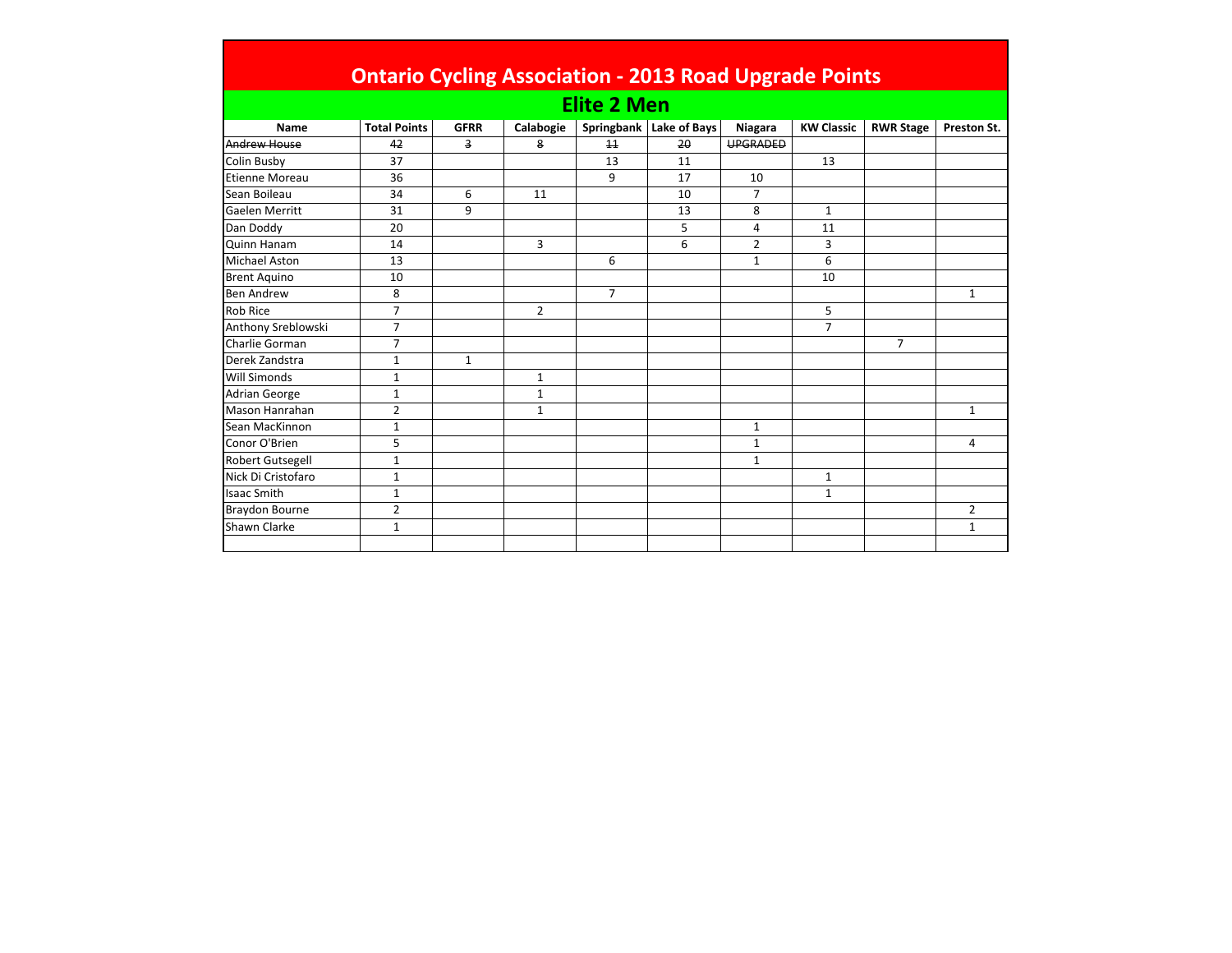## **Ontario Cycling Association ‐ 2013 Road Upgrade Points**

## **Elite 3 Women**

| <b>Name</b>                 | <b>Total Points</b> | <b>GFRR</b> | Calabogie      | Springbank | Lake of Bays | Niagara         | <b>KW Classic</b> | <b>RWR Stage</b> | Preston St. |
|-----------------------------|---------------------|-------------|----------------|------------|--------------|-----------------|-------------------|------------------|-------------|
| <b>Morgane Echardour</b>    | 45                  | 2           | 13             | 13         | 17           | <b>UPGRADED</b> |                   |                  |             |
| Karen Duquette              | 40                  | 17          | 10             |            |              | 13              |                   |                  |             |
| Kaitlyn Steeves             | 38                  |             | 6              |            | 9            |                 | 6                 | 17               |             |
| <b>Emily McKenzie-Picot</b> | 29                  |             | $\overline{2}$ |            |              |                 |                   | 20               |             |
| Barbara Hope                | 20                  |             | 20             |            |              |                 |                   |                  |             |
| Suzanne Zelazo              | 20                  |             |                |            |              | 20              |                   |                  |             |
| Georgia Walton              | 13                  |             |                |            | 13           |                 |                   |                  |             |
| Kristina Skovbjerg          | 13                  |             |                |            |              |                 |                   | 13               |             |
| Kari Hueber                 | 10                  | 10          |                |            |              |                 |                   |                  |             |
| Julie Toole                 | 9                   |             |                |            | 7            |                 |                   |                  |             |
| Tabi Ferguson               | 9                   |             |                |            |              |                 | 9                 |                  |             |
| Sarah McKenzie-Picot        | 9                   |             |                |            |              |                 |                   | 9                |             |
| Carolyn Smith               | $\overline{ }$      |             |                |            |              |                 | 7                 |                  |             |
|                             |                     |             |                |            |              |                 |                   |                  |             |
|                             |                     |             |                |            |              |                 |                   |                  |             |

## **Ontario Cycling Association ‐ 2013 Road Upgrade Points**

## **Elite 2 Women**

| Name                    | <b>Total Points</b> | <b>GFRR</b> | Calabogie       | Springbank      | Lake of Bays    | Niagara | <b>KW Classic</b> | <b>RWR Stage</b> | Preston St.     |
|-------------------------|---------------------|-------------|-----------------|-----------------|-----------------|---------|-------------------|------------------|-----------------|
| Laura Gazzola           | 63                  |             | 10 <sup>°</sup> |                 | 13              |         | 20                | 20               |                 |
| <b>Stephanie Bester</b> | 46                  |             |                 | $\overline{11}$ | $\overline{11}$ | 13      |                   | $\overline{11}$  | <b>UPGRADED</b> |
| Tatjana Zaharova        | 43                  |             |                 | $\overline{7}$  | 9               | 9       | 11                | 7                |                 |
| <b>Emily Flynn</b>      | 35                  |             | $\overline{2}$  | 13              | 20              |         |                   |                  |                 |
| Saskia Kowalchuk        | 32                  | 11          |                 |                 |                 | 6       |                   | 15               |                 |
| <b>Heather Shearer</b>  | 19                  | 10          |                 |                 |                 |         |                   | 9                |                 |
| <b>Elyse Niuwold</b>    | 18                  |             |                 |                 | 10              |         | 8                 |                  |                 |
| Antje Thamm             | 17                  |             |                 |                 |                 | 11      | 6                 |                  |                 |
| Paolina Allan           | 17                  |             |                 |                 |                 |         | 17                |                  |                 |
| <b>Kelly Knowles</b>    | 17                  |             |                 |                 |                 |         |                   | 17               |                 |
| Chantal Thompson        | 17                  |             | 6               |                 |                 |         |                   |                  | 11              |
| Rhonda Stickle          | 15                  |             |                 |                 |                 | 15      |                   |                  |                 |
| Jody Nadjiwon           | 13                  |             |                 |                 |                 |         |                   | 13               |                 |
| Lori Kofman             | 10                  |             |                 |                 |                 | 10      |                   |                  |                 |
| <b>Ashley Barson</b>    | 9                   |             |                 | 9               |                 |         |                   |                  |                 |
| Jennifer Stephenson     | 8                   |             | 8               |                 |                 |         |                   |                  |                 |
| Jennifer Fawcette       | 8                   |             |                 |                 |                 | 8       |                   |                  |                 |
| Sasha Gollish           | 8                   |             |                 |                 |                 |         |                   | 8                |                 |
| Casey Humphrey          | $\overline{7}$      |             |                 |                 |                 |         | $\overline{7}$    |                  |                 |
|                         |                     |             |                 |                 |                 |         |                   |                  |                 |
|                         |                     |             |                 |                 |                 |         |                   |                  |                 |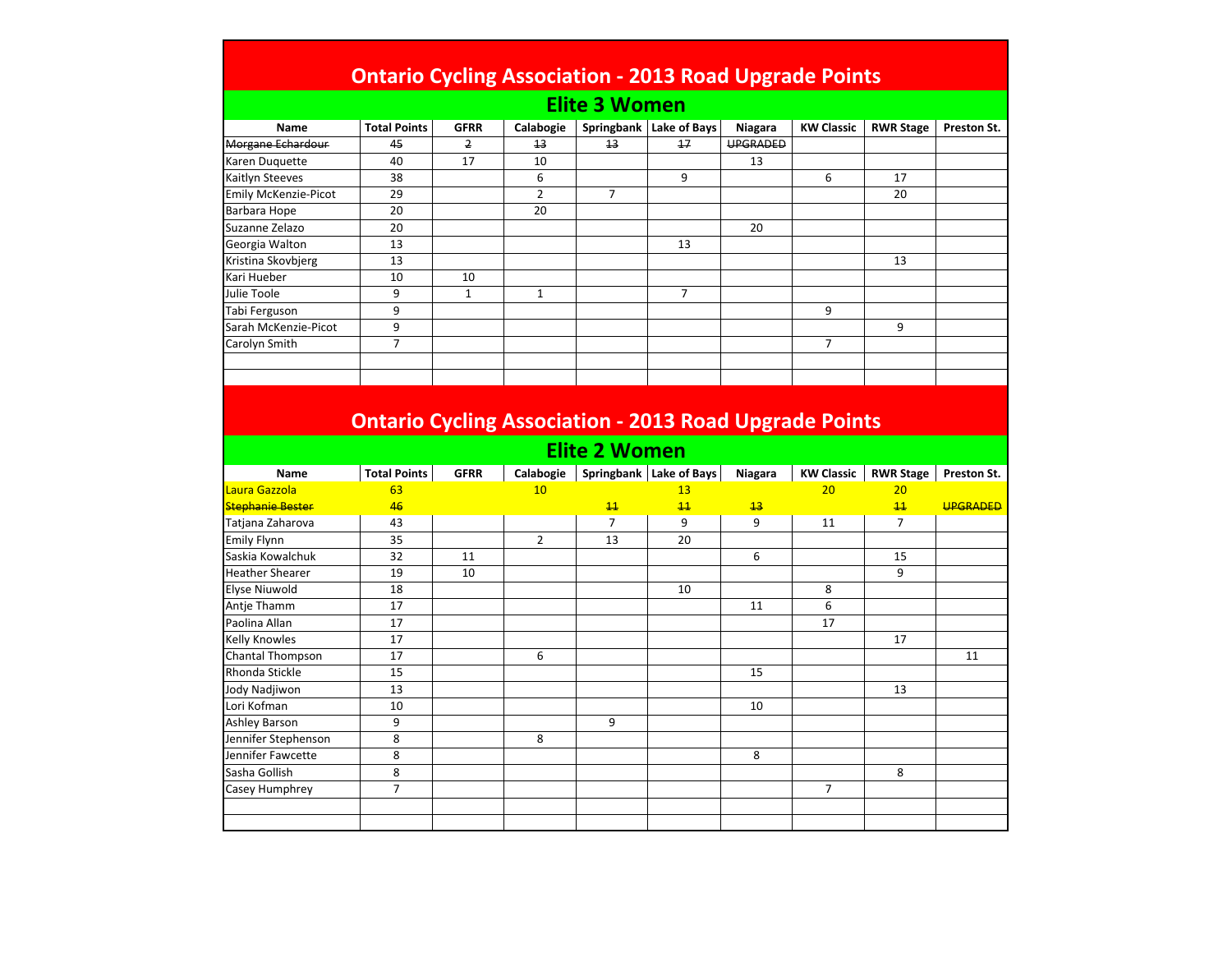| <b>Ontario Cycling Association - 2013 Road Upgrade Points</b><br><b>Master 3 Men</b><br>Springbank Lake of Bays<br>Calabogie<br><b>KW Classic</b><br><b>RWR Stage</b><br>Name<br><b>Total Points</b><br><b>GFRR</b><br>Niagara<br>Preston St.<br><b>Andy Mill</b><br>$\mathbf{1}$<br>$\mathbf{1}$<br>55<br>10<br>13<br>13<br>$\overline{4}$<br>13<br>6<br>46<br>10<br>$\overline{2}$<br><b>Gregory Marshall</b><br>$+7$<br>11<br><b>UPGRADED</b><br><b>Mike Reeves</b><br>41<br>13<br>15<br>13<br><b>Emmanuel Martins</b><br>13<br>11<br><b>UPGRADED</b><br>39<br>15<br>Alan Kriss<br>37<br>17<br>20<br><b>UPGRADED</b><br>36<br><b>Bryan Tyers</b><br>$\overline{1}$<br>15<br>20<br>UPGRADED<br><b>Chris Monette</b><br>35<br>15<br>20<br>$\overline{7}$<br>Rob Stockl<br>33<br>9<br>17<br>17<br><b>UPGRADED</b><br><b>Mick Caturay</b><br>32<br>$\overline{15}$<br>31<br>6<br>5<br>5<br><b>Arthur Parsons</b><br>15<br>$\mathbf 1$<br>$\mathbf{1}$<br>28<br>Steve Grundy<br>20<br>6<br>9<br>$\overline{2}$<br>10<br>Marc Joanisse<br>21<br>Rodrigo Diaz<br>$\mathbf{1}$<br>21<br>20<br>9<br>20<br>$\overline{7}$<br>Josh Spicer<br>4<br>19<br>13<br>6<br><b>Trevor Rands</b><br>Rick Bulmann<br>19<br>$\overline{7}$<br>$\mathbf{1}$<br>$\mathbf{1}$<br>10<br><b>Rob Emery</b><br>17<br>17<br>Richard Ugalde<br>17<br>9<br>8<br><b>Conrad Mrowiec</b><br>17<br>17<br>Kevin Lockhart<br>17<br>17<br>15<br>13<br>2<br>Chris Cuylle<br>$\overline{2}$<br>Dan Horchik<br>12<br>10<br><b>Blake Ellis</b><br>12<br>$\mathbf{1}$<br>11<br>Colin McDarmont<br>12<br>8<br>4<br>11<br>Mark Hopper<br>11<br><b>Brian Robitaille</b><br>11<br>11<br><b>Myles Cullen</b><br>11<br>10<br>$\mathbf{1}$<br>Ian Whenham<br>11<br>11<br>9<br>John Culhane<br>9<br>9<br>Jack Sasseville<br>9<br>Michael Belanger<br>9<br>$\overline{7}$<br>$\mathbf{1}$<br>$\mathbf{1}$<br>Mark Edey<br>9<br>9<br>9<br>8<br>Darren Johnston<br>$\mathbf{1}$<br>8<br>8<br><b>Andrew MacEachern</b><br>8<br>8<br>Raffaele Curitti<br>Ed Witvoet<br>8<br>8<br>8<br>Gabe Faraone<br>8<br><b>Daniel Diotte</b><br>7<br>$\overline{7}$<br>$\overline{7}$<br>$\overline{7}$<br>Tom Cichon<br>$\overline{7}$<br>$\overline{7}$<br><b>Graham Thomas</b><br><b>Brian Simpson</b><br>7<br>6<br>$\mathbf{1}$<br>6<br>Chad Madaleno<br>5<br>$\mathbf{1}$<br>6<br>Ciprian Scriuba<br>6<br>6<br>Jacques Rusinek<br>6<br>Christian Voyer<br>6<br>6 |  |  |  |  |  |
|---------------------------------------------------------------------------------------------------------------------------------------------------------------------------------------------------------------------------------------------------------------------------------------------------------------------------------------------------------------------------------------------------------------------------------------------------------------------------------------------------------------------------------------------------------------------------------------------------------------------------------------------------------------------------------------------------------------------------------------------------------------------------------------------------------------------------------------------------------------------------------------------------------------------------------------------------------------------------------------------------------------------------------------------------------------------------------------------------------------------------------------------------------------------------------------------------------------------------------------------------------------------------------------------------------------------------------------------------------------------------------------------------------------------------------------------------------------------------------------------------------------------------------------------------------------------------------------------------------------------------------------------------------------------------------------------------------------------------------------------------------------------------------------------------------------------------------------------------------------------------------------------------------------------------------------------------------------------------------------------------------------------------------------------------------------------------------------------------------------------------------------------------------------------------------------------------------------------------------------------------------------------------------------------------------------------------------------------------------------------------------------------------|--|--|--|--|--|
|                                                                                                                                                                                                                                                                                                                                                                                                                                                                                                                                                                                                                                                                                                                                                                                                                                                                                                                                                                                                                                                                                                                                                                                                                                                                                                                                                                                                                                                                                                                                                                                                                                                                                                                                                                                                                                                                                                                                                                                                                                                                                                                                                                                                                                                                                                                                                                                                   |  |  |  |  |  |
|                                                                                                                                                                                                                                                                                                                                                                                                                                                                                                                                                                                                                                                                                                                                                                                                                                                                                                                                                                                                                                                                                                                                                                                                                                                                                                                                                                                                                                                                                                                                                                                                                                                                                                                                                                                                                                                                                                                                                                                                                                                                                                                                                                                                                                                                                                                                                                                                   |  |  |  |  |  |
|                                                                                                                                                                                                                                                                                                                                                                                                                                                                                                                                                                                                                                                                                                                                                                                                                                                                                                                                                                                                                                                                                                                                                                                                                                                                                                                                                                                                                                                                                                                                                                                                                                                                                                                                                                                                                                                                                                                                                                                                                                                                                                                                                                                                                                                                                                                                                                                                   |  |  |  |  |  |
|                                                                                                                                                                                                                                                                                                                                                                                                                                                                                                                                                                                                                                                                                                                                                                                                                                                                                                                                                                                                                                                                                                                                                                                                                                                                                                                                                                                                                                                                                                                                                                                                                                                                                                                                                                                                                                                                                                                                                                                                                                                                                                                                                                                                                                                                                                                                                                                                   |  |  |  |  |  |
|                                                                                                                                                                                                                                                                                                                                                                                                                                                                                                                                                                                                                                                                                                                                                                                                                                                                                                                                                                                                                                                                                                                                                                                                                                                                                                                                                                                                                                                                                                                                                                                                                                                                                                                                                                                                                                                                                                                                                                                                                                                                                                                                                                                                                                                                                                                                                                                                   |  |  |  |  |  |
|                                                                                                                                                                                                                                                                                                                                                                                                                                                                                                                                                                                                                                                                                                                                                                                                                                                                                                                                                                                                                                                                                                                                                                                                                                                                                                                                                                                                                                                                                                                                                                                                                                                                                                                                                                                                                                                                                                                                                                                                                                                                                                                                                                                                                                                                                                                                                                                                   |  |  |  |  |  |
|                                                                                                                                                                                                                                                                                                                                                                                                                                                                                                                                                                                                                                                                                                                                                                                                                                                                                                                                                                                                                                                                                                                                                                                                                                                                                                                                                                                                                                                                                                                                                                                                                                                                                                                                                                                                                                                                                                                                                                                                                                                                                                                                                                                                                                                                                                                                                                                                   |  |  |  |  |  |
|                                                                                                                                                                                                                                                                                                                                                                                                                                                                                                                                                                                                                                                                                                                                                                                                                                                                                                                                                                                                                                                                                                                                                                                                                                                                                                                                                                                                                                                                                                                                                                                                                                                                                                                                                                                                                                                                                                                                                                                                                                                                                                                                                                                                                                                                                                                                                                                                   |  |  |  |  |  |
|                                                                                                                                                                                                                                                                                                                                                                                                                                                                                                                                                                                                                                                                                                                                                                                                                                                                                                                                                                                                                                                                                                                                                                                                                                                                                                                                                                                                                                                                                                                                                                                                                                                                                                                                                                                                                                                                                                                                                                                                                                                                                                                                                                                                                                                                                                                                                                                                   |  |  |  |  |  |
|                                                                                                                                                                                                                                                                                                                                                                                                                                                                                                                                                                                                                                                                                                                                                                                                                                                                                                                                                                                                                                                                                                                                                                                                                                                                                                                                                                                                                                                                                                                                                                                                                                                                                                                                                                                                                                                                                                                                                                                                                                                                                                                                                                                                                                                                                                                                                                                                   |  |  |  |  |  |
|                                                                                                                                                                                                                                                                                                                                                                                                                                                                                                                                                                                                                                                                                                                                                                                                                                                                                                                                                                                                                                                                                                                                                                                                                                                                                                                                                                                                                                                                                                                                                                                                                                                                                                                                                                                                                                                                                                                                                                                                                                                                                                                                                                                                                                                                                                                                                                                                   |  |  |  |  |  |
|                                                                                                                                                                                                                                                                                                                                                                                                                                                                                                                                                                                                                                                                                                                                                                                                                                                                                                                                                                                                                                                                                                                                                                                                                                                                                                                                                                                                                                                                                                                                                                                                                                                                                                                                                                                                                                                                                                                                                                                                                                                                                                                                                                                                                                                                                                                                                                                                   |  |  |  |  |  |
|                                                                                                                                                                                                                                                                                                                                                                                                                                                                                                                                                                                                                                                                                                                                                                                                                                                                                                                                                                                                                                                                                                                                                                                                                                                                                                                                                                                                                                                                                                                                                                                                                                                                                                                                                                                                                                                                                                                                                                                                                                                                                                                                                                                                                                                                                                                                                                                                   |  |  |  |  |  |
|                                                                                                                                                                                                                                                                                                                                                                                                                                                                                                                                                                                                                                                                                                                                                                                                                                                                                                                                                                                                                                                                                                                                                                                                                                                                                                                                                                                                                                                                                                                                                                                                                                                                                                                                                                                                                                                                                                                                                                                                                                                                                                                                                                                                                                                                                                                                                                                                   |  |  |  |  |  |
|                                                                                                                                                                                                                                                                                                                                                                                                                                                                                                                                                                                                                                                                                                                                                                                                                                                                                                                                                                                                                                                                                                                                                                                                                                                                                                                                                                                                                                                                                                                                                                                                                                                                                                                                                                                                                                                                                                                                                                                                                                                                                                                                                                                                                                                                                                                                                                                                   |  |  |  |  |  |
|                                                                                                                                                                                                                                                                                                                                                                                                                                                                                                                                                                                                                                                                                                                                                                                                                                                                                                                                                                                                                                                                                                                                                                                                                                                                                                                                                                                                                                                                                                                                                                                                                                                                                                                                                                                                                                                                                                                                                                                                                                                                                                                                                                                                                                                                                                                                                                                                   |  |  |  |  |  |
|                                                                                                                                                                                                                                                                                                                                                                                                                                                                                                                                                                                                                                                                                                                                                                                                                                                                                                                                                                                                                                                                                                                                                                                                                                                                                                                                                                                                                                                                                                                                                                                                                                                                                                                                                                                                                                                                                                                                                                                                                                                                                                                                                                                                                                                                                                                                                                                                   |  |  |  |  |  |
|                                                                                                                                                                                                                                                                                                                                                                                                                                                                                                                                                                                                                                                                                                                                                                                                                                                                                                                                                                                                                                                                                                                                                                                                                                                                                                                                                                                                                                                                                                                                                                                                                                                                                                                                                                                                                                                                                                                                                                                                                                                                                                                                                                                                                                                                                                                                                                                                   |  |  |  |  |  |
|                                                                                                                                                                                                                                                                                                                                                                                                                                                                                                                                                                                                                                                                                                                                                                                                                                                                                                                                                                                                                                                                                                                                                                                                                                                                                                                                                                                                                                                                                                                                                                                                                                                                                                                                                                                                                                                                                                                                                                                                                                                                                                                                                                                                                                                                                                                                                                                                   |  |  |  |  |  |
|                                                                                                                                                                                                                                                                                                                                                                                                                                                                                                                                                                                                                                                                                                                                                                                                                                                                                                                                                                                                                                                                                                                                                                                                                                                                                                                                                                                                                                                                                                                                                                                                                                                                                                                                                                                                                                                                                                                                                                                                                                                                                                                                                                                                                                                                                                                                                                                                   |  |  |  |  |  |
|                                                                                                                                                                                                                                                                                                                                                                                                                                                                                                                                                                                                                                                                                                                                                                                                                                                                                                                                                                                                                                                                                                                                                                                                                                                                                                                                                                                                                                                                                                                                                                                                                                                                                                                                                                                                                                                                                                                                                                                                                                                                                                                                                                                                                                                                                                                                                                                                   |  |  |  |  |  |
|                                                                                                                                                                                                                                                                                                                                                                                                                                                                                                                                                                                                                                                                                                                                                                                                                                                                                                                                                                                                                                                                                                                                                                                                                                                                                                                                                                                                                                                                                                                                                                                                                                                                                                                                                                                                                                                                                                                                                                                                                                                                                                                                                                                                                                                                                                                                                                                                   |  |  |  |  |  |
|                                                                                                                                                                                                                                                                                                                                                                                                                                                                                                                                                                                                                                                                                                                                                                                                                                                                                                                                                                                                                                                                                                                                                                                                                                                                                                                                                                                                                                                                                                                                                                                                                                                                                                                                                                                                                                                                                                                                                                                                                                                                                                                                                                                                                                                                                                                                                                                                   |  |  |  |  |  |
|                                                                                                                                                                                                                                                                                                                                                                                                                                                                                                                                                                                                                                                                                                                                                                                                                                                                                                                                                                                                                                                                                                                                                                                                                                                                                                                                                                                                                                                                                                                                                                                                                                                                                                                                                                                                                                                                                                                                                                                                                                                                                                                                                                                                                                                                                                                                                                                                   |  |  |  |  |  |
|                                                                                                                                                                                                                                                                                                                                                                                                                                                                                                                                                                                                                                                                                                                                                                                                                                                                                                                                                                                                                                                                                                                                                                                                                                                                                                                                                                                                                                                                                                                                                                                                                                                                                                                                                                                                                                                                                                                                                                                                                                                                                                                                                                                                                                                                                                                                                                                                   |  |  |  |  |  |
|                                                                                                                                                                                                                                                                                                                                                                                                                                                                                                                                                                                                                                                                                                                                                                                                                                                                                                                                                                                                                                                                                                                                                                                                                                                                                                                                                                                                                                                                                                                                                                                                                                                                                                                                                                                                                                                                                                                                                                                                                                                                                                                                                                                                                                                                                                                                                                                                   |  |  |  |  |  |
|                                                                                                                                                                                                                                                                                                                                                                                                                                                                                                                                                                                                                                                                                                                                                                                                                                                                                                                                                                                                                                                                                                                                                                                                                                                                                                                                                                                                                                                                                                                                                                                                                                                                                                                                                                                                                                                                                                                                                                                                                                                                                                                                                                                                                                                                                                                                                                                                   |  |  |  |  |  |
|                                                                                                                                                                                                                                                                                                                                                                                                                                                                                                                                                                                                                                                                                                                                                                                                                                                                                                                                                                                                                                                                                                                                                                                                                                                                                                                                                                                                                                                                                                                                                                                                                                                                                                                                                                                                                                                                                                                                                                                                                                                                                                                                                                                                                                                                                                                                                                                                   |  |  |  |  |  |
|                                                                                                                                                                                                                                                                                                                                                                                                                                                                                                                                                                                                                                                                                                                                                                                                                                                                                                                                                                                                                                                                                                                                                                                                                                                                                                                                                                                                                                                                                                                                                                                                                                                                                                                                                                                                                                                                                                                                                                                                                                                                                                                                                                                                                                                                                                                                                                                                   |  |  |  |  |  |
|                                                                                                                                                                                                                                                                                                                                                                                                                                                                                                                                                                                                                                                                                                                                                                                                                                                                                                                                                                                                                                                                                                                                                                                                                                                                                                                                                                                                                                                                                                                                                                                                                                                                                                                                                                                                                                                                                                                                                                                                                                                                                                                                                                                                                                                                                                                                                                                                   |  |  |  |  |  |
|                                                                                                                                                                                                                                                                                                                                                                                                                                                                                                                                                                                                                                                                                                                                                                                                                                                                                                                                                                                                                                                                                                                                                                                                                                                                                                                                                                                                                                                                                                                                                                                                                                                                                                                                                                                                                                                                                                                                                                                                                                                                                                                                                                                                                                                                                                                                                                                                   |  |  |  |  |  |
|                                                                                                                                                                                                                                                                                                                                                                                                                                                                                                                                                                                                                                                                                                                                                                                                                                                                                                                                                                                                                                                                                                                                                                                                                                                                                                                                                                                                                                                                                                                                                                                                                                                                                                                                                                                                                                                                                                                                                                                                                                                                                                                                                                                                                                                                                                                                                                                                   |  |  |  |  |  |
|                                                                                                                                                                                                                                                                                                                                                                                                                                                                                                                                                                                                                                                                                                                                                                                                                                                                                                                                                                                                                                                                                                                                                                                                                                                                                                                                                                                                                                                                                                                                                                                                                                                                                                                                                                                                                                                                                                                                                                                                                                                                                                                                                                                                                                                                                                                                                                                                   |  |  |  |  |  |
|                                                                                                                                                                                                                                                                                                                                                                                                                                                                                                                                                                                                                                                                                                                                                                                                                                                                                                                                                                                                                                                                                                                                                                                                                                                                                                                                                                                                                                                                                                                                                                                                                                                                                                                                                                                                                                                                                                                                                                                                                                                                                                                                                                                                                                                                                                                                                                                                   |  |  |  |  |  |
|                                                                                                                                                                                                                                                                                                                                                                                                                                                                                                                                                                                                                                                                                                                                                                                                                                                                                                                                                                                                                                                                                                                                                                                                                                                                                                                                                                                                                                                                                                                                                                                                                                                                                                                                                                                                                                                                                                                                                                                                                                                                                                                                                                                                                                                                                                                                                                                                   |  |  |  |  |  |
|                                                                                                                                                                                                                                                                                                                                                                                                                                                                                                                                                                                                                                                                                                                                                                                                                                                                                                                                                                                                                                                                                                                                                                                                                                                                                                                                                                                                                                                                                                                                                                                                                                                                                                                                                                                                                                                                                                                                                                                                                                                                                                                                                                                                                                                                                                                                                                                                   |  |  |  |  |  |
|                                                                                                                                                                                                                                                                                                                                                                                                                                                                                                                                                                                                                                                                                                                                                                                                                                                                                                                                                                                                                                                                                                                                                                                                                                                                                                                                                                                                                                                                                                                                                                                                                                                                                                                                                                                                                                                                                                                                                                                                                                                                                                                                                                                                                                                                                                                                                                                                   |  |  |  |  |  |
|                                                                                                                                                                                                                                                                                                                                                                                                                                                                                                                                                                                                                                                                                                                                                                                                                                                                                                                                                                                                                                                                                                                                                                                                                                                                                                                                                                                                                                                                                                                                                                                                                                                                                                                                                                                                                                                                                                                                                                                                                                                                                                                                                                                                                                                                                                                                                                                                   |  |  |  |  |  |
|                                                                                                                                                                                                                                                                                                                                                                                                                                                                                                                                                                                                                                                                                                                                                                                                                                                                                                                                                                                                                                                                                                                                                                                                                                                                                                                                                                                                                                                                                                                                                                                                                                                                                                                                                                                                                                                                                                                                                                                                                                                                                                                                                                                                                                                                                                                                                                                                   |  |  |  |  |  |
|                                                                                                                                                                                                                                                                                                                                                                                                                                                                                                                                                                                                                                                                                                                                                                                                                                                                                                                                                                                                                                                                                                                                                                                                                                                                                                                                                                                                                                                                                                                                                                                                                                                                                                                                                                                                                                                                                                                                                                                                                                                                                                                                                                                                                                                                                                                                                                                                   |  |  |  |  |  |
|                                                                                                                                                                                                                                                                                                                                                                                                                                                                                                                                                                                                                                                                                                                                                                                                                                                                                                                                                                                                                                                                                                                                                                                                                                                                                                                                                                                                                                                                                                                                                                                                                                                                                                                                                                                                                                                                                                                                                                                                                                                                                                                                                                                                                                                                                                                                                                                                   |  |  |  |  |  |
|                                                                                                                                                                                                                                                                                                                                                                                                                                                                                                                                                                                                                                                                                                                                                                                                                                                                                                                                                                                                                                                                                                                                                                                                                                                                                                                                                                                                                                                                                                                                                                                                                                                                                                                                                                                                                                                                                                                                                                                                                                                                                                                                                                                                                                                                                                                                                                                                   |  |  |  |  |  |
|                                                                                                                                                                                                                                                                                                                                                                                                                                                                                                                                                                                                                                                                                                                                                                                                                                                                                                                                                                                                                                                                                                                                                                                                                                                                                                                                                                                                                                                                                                                                                                                                                                                                                                                                                                                                                                                                                                                                                                                                                                                                                                                                                                                                                                                                                                                                                                                                   |  |  |  |  |  |
|                                                                                                                                                                                                                                                                                                                                                                                                                                                                                                                                                                                                                                                                                                                                                                                                                                                                                                                                                                                                                                                                                                                                                                                                                                                                                                                                                                                                                                                                                                                                                                                                                                                                                                                                                                                                                                                                                                                                                                                                                                                                                                                                                                                                                                                                                                                                                                                                   |  |  |  |  |  |
|                                                                                                                                                                                                                                                                                                                                                                                                                                                                                                                                                                                                                                                                                                                                                                                                                                                                                                                                                                                                                                                                                                                                                                                                                                                                                                                                                                                                                                                                                                                                                                                                                                                                                                                                                                                                                                                                                                                                                                                                                                                                                                                                                                                                                                                                                                                                                                                                   |  |  |  |  |  |
|                                                                                                                                                                                                                                                                                                                                                                                                                                                                                                                                                                                                                                                                                                                                                                                                                                                                                                                                                                                                                                                                                                                                                                                                                                                                                                                                                                                                                                                                                                                                                                                                                                                                                                                                                                                                                                                                                                                                                                                                                                                                                                                                                                                                                                                                                                                                                                                                   |  |  |  |  |  |
|                                                                                                                                                                                                                                                                                                                                                                                                                                                                                                                                                                                                                                                                                                                                                                                                                                                                                                                                                                                                                                                                                                                                                                                                                                                                                                                                                                                                                                                                                                                                                                                                                                                                                                                                                                                                                                                                                                                                                                                                                                                                                                                                                                                                                                                                                                                                                                                                   |  |  |  |  |  |
| Michael Woodford<br>5<br>5                                                                                                                                                                                                                                                                                                                                                                                                                                                                                                                                                                                                                                                                                                                                                                                                                                                                                                                                                                                                                                                                                                                                                                                                                                                                                                                                                                                                                                                                                                                                                                                                                                                                                                                                                                                                                                                                                                                                                                                                                                                                                                                                                                                                                                                                                                                                                                        |  |  |  |  |  |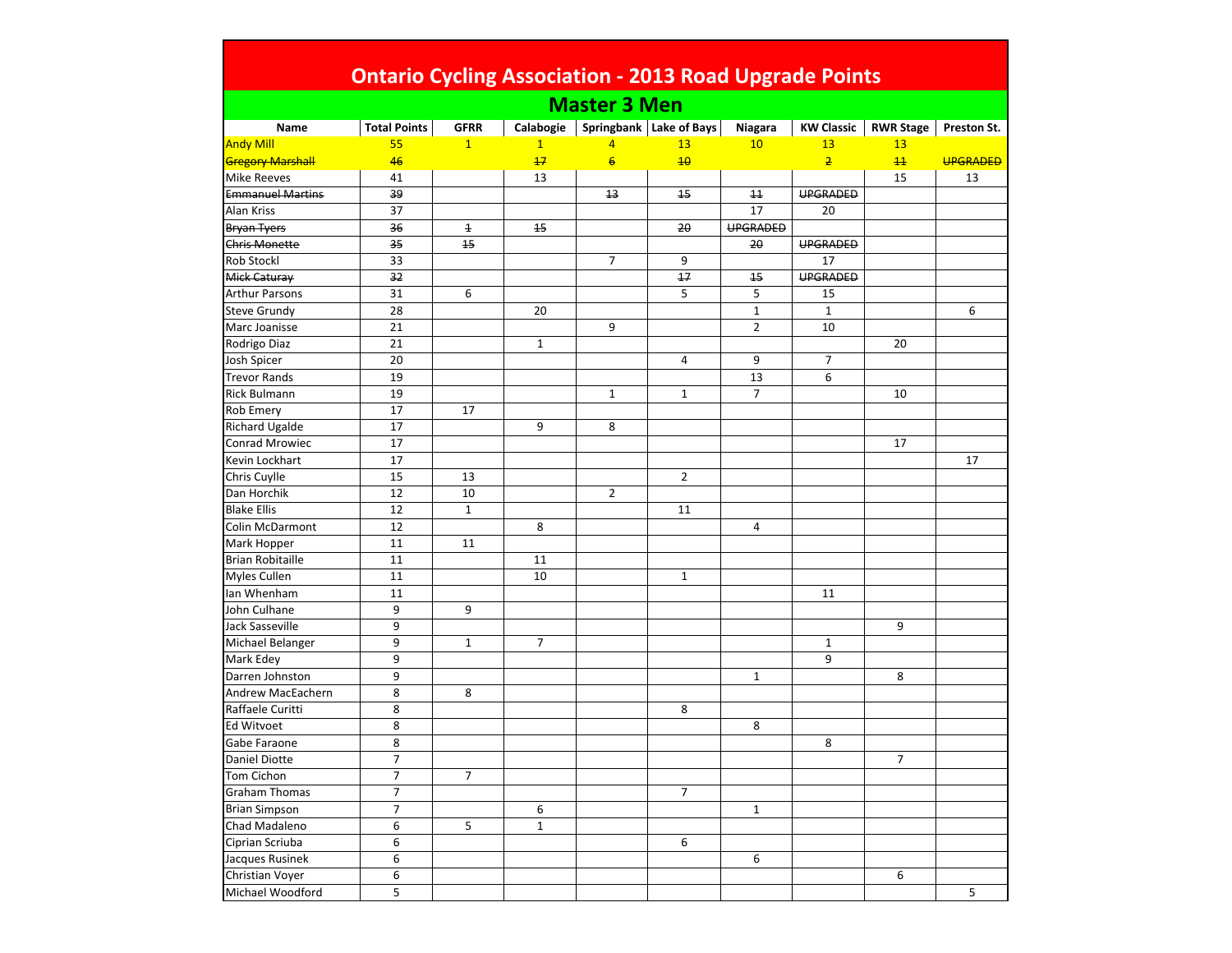| Justin Moore          | 5              | $\mathbf{1}$   | 4              |              |              |              |              |              |
|-----------------------|----------------|----------------|----------------|--------------|--------------|--------------|--------------|--------------|
| Dave Knights          | 5              |                | 5              |              |              |              |              |              |
| Paul Tepsich          | 5              |                |                |              |              |              | 5            |              |
| <b>Jeff Meade</b>     | $\overline{4}$ | $\overline{4}$ |                |              |              |              |              |              |
| Darren Hobson         | 4              |                | $\mathbf{1}$   | 3            |              |              |              |              |
| <b>Tim Griffin</b>    | 4              |                |                |              |              | $\mathbf{1}$ | 3            |              |
| Mitchell Kamiel       | 4              |                |                |              |              |              | 4            |              |
| Roger Waithe          | 3              | 3              |                |              |              |              |              |              |
| Shawn Hamilton        | 3              |                | 3              |              |              |              |              |              |
| Rob Samide            | 3              |                |                |              | 3            |              |              |              |
| Louis Belanger        | 3              |                |                |              |              | 3            |              |              |
| Andy Makarewich       | $\overline{2}$ | $\overline{2}$ |                |              |              |              |              |              |
| Mathieu Beaudette     | $\overline{2}$ |                | $\overline{2}$ |              |              |              |              |              |
| David Chong           | $\mathbf{1}$   |                | $\mathbf{1}$   |              |              |              |              |              |
| Jim Neal              | $1\,$          | $\mathbf{1}$   |                |              |              |              |              |              |
| <b>Bob Bergman</b>    | $\mathbf{1}$   |                |                | $\mathbf{1}$ |              |              |              |              |
| Philip Gil            | $\mathbf{1}$   |                |                | $\mathbf{1}$ |              |              |              |              |
| Benjamin Dobie        | $\mathbf{1}$   |                |                | $\mathbf{1}$ |              |              |              |              |
| Michael Longfield     | $\mathbf{1}$   |                | $\mathbf{1}$   |              |              |              |              |              |
| Peter Demos           | $\mathbf{1}$   |                |                |              | $\mathbf 1$  |              |              |              |
| Mark Foullong         | $\mathbf{1}$   |                |                |              | $\mathbf{1}$ |              |              |              |
| David Pickwoad        | $\mathbf{1}$   |                |                |              | $\mathbf 1$  |              |              |              |
| Michael Taniguchi     | $\mathbf{1}$   |                |                |              |              | $1\,$        |              |              |
| Vadim Kats            | $\mathbf{1}$   |                |                |              |              | $\mathbf{1}$ |              |              |
| Malcolm Saravanamutto | $1\,$          |                |                |              |              |              |              | $\mathbf{1}$ |
| Nick Schwertfeger     | $\mathbf 1$    |                |                |              |              | $\mathbf{1}$ |              |              |
| Chris Herten          | $\mathbf{1}$   |                |                |              |              |              | $\mathbf{1}$ |              |
| Bernie Oegma          | $\mathbf{1}$   |                |                |              |              |              | $\mathbf{1}$ |              |
| Kris Deyarmond        | $\mathbf{1}$   |                |                |              |              |              | $\mathbf{1}$ |              |
| Patryk Bigalski       | $\mathbf{1}$   |                |                |              | $\mathbf 1$  |              |              |              |
|                       |                |                |                |              |              |              |              |              |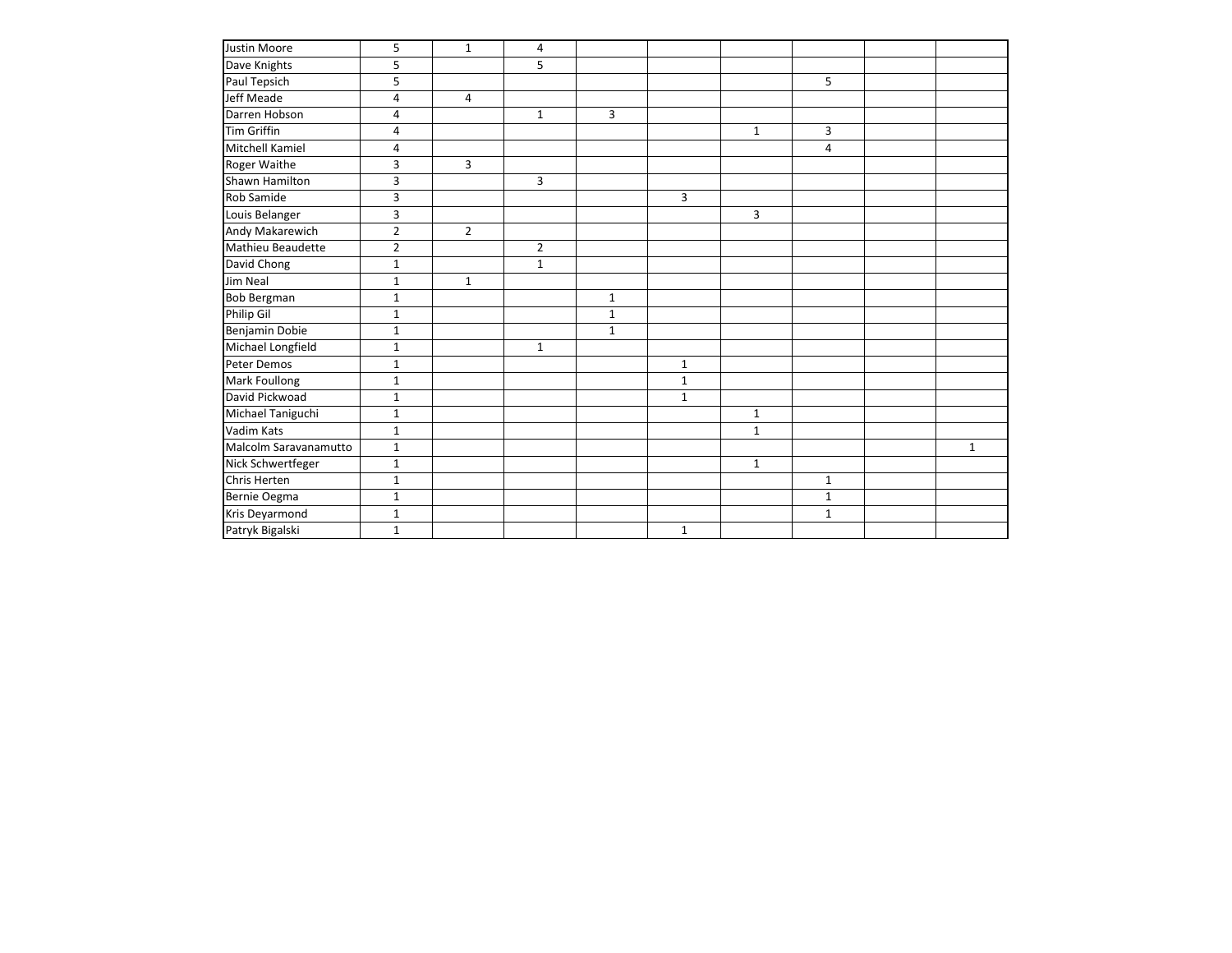|  | <b>Ontario Cycling Association - 2013 Road Upgrade Points</b> |  |  |
|--|---------------------------------------------------------------|--|--|
|  |                                                               |  |  |

| <b>Total Points</b><br>Springbank Lake of Bays<br><b>KW Classic</b><br><b>RWR Stage</b><br>Name<br><b>GFRR</b><br>Calabogie<br>Niagara<br>Preston St.<br>20<br>48<br>20<br>8<br>20<br>46<br>11<br>15<br>41<br>8<br>13<br>10<br>10<br>15<br>15<br>40<br>10<br>6<br>40<br>17<br>17<br>17<br>9<br>35<br>9<br>35<br>6<br>17<br>11<br>$\mathbf{1}$<br>33<br>13<br>20<br>31<br>20<br>11<br>30<br>11<br>4<br>15<br>26<br>15<br>11<br>26<br>3<br>8<br>$\overline{2}$<br>13<br>24<br>13<br>11<br>22<br>$\mathbf{1}$<br>10<br>$\mathbf 1$<br>10<br>15<br>21<br>5<br>$\mathbf{1}$<br>20<br>20<br>20<br>20<br>18<br>6<br>10<br>$\overline{2}$<br>17<br>17<br>Jeff Ker<br>17<br>$\overline{7}$<br>10<br>15<br>15<br>13<br>5<br>$\overline{7}$<br>$\mathbf{1}$<br>13<br>13<br>13<br>13<br>12<br>5<br>$\overline{7}$<br>11<br>11<br>$\overline{2}$<br>$\overline{2}$<br>11<br>$\overline{7}$<br>David Enns<br>11<br>3<br>8<br>10<br>Angus Botterell<br>10<br>10<br>9<br>$1\,$<br>$\mathbf{1}$<br>10<br>9<br>Anthony Simpson<br>9<br>9<br>9<br><b>Brad Belanger</b><br>9<br>Tony Di Silvestro<br>9<br>$1\,$<br>8<br>9<br>9<br><b>Craig Burge</b><br>9<br>9<br>Marc Grenier<br>8<br>James McGuire<br>8<br>8<br>8<br>Andrew Botterell<br>8<br>5<br>3<br>Hank Verhoeven<br>8<br>Dave Rudnicki<br>$\overline{7}$<br>$\mathbf{1}$<br>8<br><b>Edgars Apse</b><br>8<br>$\overline{7}$<br>8<br>Chris Olson<br>$\mathbf{1}$<br>$\boldsymbol{7}$<br>$\overline{2}$<br>Kieran Andrews<br>5<br>$\boldsymbol{7}$<br>7<br><b>Alistair Scott</b><br>$\overline{7}$<br>David Moore<br>$\overline{7}$<br>6<br>6 |                          |  | <b>Master 2 Men</b> |  |  |  |
|--------------------------------------------------------------------------------------------------------------------------------------------------------------------------------------------------------------------------------------------------------------------------------------------------------------------------------------------------------------------------------------------------------------------------------------------------------------------------------------------------------------------------------------------------------------------------------------------------------------------------------------------------------------------------------------------------------------------------------------------------------------------------------------------------------------------------------------------------------------------------------------------------------------------------------------------------------------------------------------------------------------------------------------------------------------------------------------------------------------------------------------------------------------------------------------------------------------------------------------------------------------------------------------------------------------------------------------------------------------------------------------------------------------------------------------------------------------------------------------------------------------------------------------------------------------------------------|--------------------------|--|---------------------|--|--|--|
|                                                                                                                                                                                                                                                                                                                                                                                                                                                                                                                                                                                                                                                                                                                                                                                                                                                                                                                                                                                                                                                                                                                                                                                                                                                                                                                                                                                                                                                                                                                                                                                |                          |  |                     |  |  |  |
|                                                                                                                                                                                                                                                                                                                                                                                                                                                                                                                                                                                                                                                                                                                                                                                                                                                                                                                                                                                                                                                                                                                                                                                                                                                                                                                                                                                                                                                                                                                                                                                | <b>Jeff Sharp</b>        |  |                     |  |  |  |
|                                                                                                                                                                                                                                                                                                                                                                                                                                                                                                                                                                                                                                                                                                                                                                                                                                                                                                                                                                                                                                                                                                                                                                                                                                                                                                                                                                                                                                                                                                                                                                                | <b>Patrick Pelda</b>     |  |                     |  |  |  |
|                                                                                                                                                                                                                                                                                                                                                                                                                                                                                                                                                                                                                                                                                                                                                                                                                                                                                                                                                                                                                                                                                                                                                                                                                                                                                                                                                                                                                                                                                                                                                                                | <b>Patrick Elliott</b>   |  |                     |  |  |  |
|                                                                                                                                                                                                                                                                                                                                                                                                                                                                                                                                                                                                                                                                                                                                                                                                                                                                                                                                                                                                                                                                                                                                                                                                                                                                                                                                                                                                                                                                                                                                                                                | John Kwarta              |  |                     |  |  |  |
|                                                                                                                                                                                                                                                                                                                                                                                                                                                                                                                                                                                                                                                                                                                                                                                                                                                                                                                                                                                                                                                                                                                                                                                                                                                                                                                                                                                                                                                                                                                                                                                | <b>Charlie Squires</b>   |  |                     |  |  |  |
|                                                                                                                                                                                                                                                                                                                                                                                                                                                                                                                                                                                                                                                                                                                                                                                                                                                                                                                                                                                                                                                                                                                                                                                                                                                                                                                                                                                                                                                                                                                                                                                | Carlos Goncalves         |  |                     |  |  |  |
|                                                                                                                                                                                                                                                                                                                                                                                                                                                                                                                                                                                                                                                                                                                                                                                                                                                                                                                                                                                                                                                                                                                                                                                                                                                                                                                                                                                                                                                                                                                                                                                | Phill Hodgkinson         |  |                     |  |  |  |
|                                                                                                                                                                                                                                                                                                                                                                                                                                                                                                                                                                                                                                                                                                                                                                                                                                                                                                                                                                                                                                                                                                                                                                                                                                                                                                                                                                                                                                                                                                                                                                                | Viktor Geimaniouk        |  |                     |  |  |  |
|                                                                                                                                                                                                                                                                                                                                                                                                                                                                                                                                                                                                                                                                                                                                                                                                                                                                                                                                                                                                                                                                                                                                                                                                                                                                                                                                                                                                                                                                                                                                                                                | <b>Bryan Tyers</b>       |  |                     |  |  |  |
|                                                                                                                                                                                                                                                                                                                                                                                                                                                                                                                                                                                                                                                                                                                                                                                                                                                                                                                                                                                                                                                                                                                                                                                                                                                                                                                                                                                                                                                                                                                                                                                | <b>Richard Poulin</b>    |  |                     |  |  |  |
|                                                                                                                                                                                                                                                                                                                                                                                                                                                                                                                                                                                                                                                                                                                                                                                                                                                                                                                                                                                                                                                                                                                                                                                                                                                                                                                                                                                                                                                                                                                                                                                | Dave Rigby               |  |                     |  |  |  |
|                                                                                                                                                                                                                                                                                                                                                                                                                                                                                                                                                                                                                                                                                                                                                                                                                                                                                                                                                                                                                                                                                                                                                                                                                                                                                                                                                                                                                                                                                                                                                                                | Marco Salvati            |  |                     |  |  |  |
|                                                                                                                                                                                                                                                                                                                                                                                                                                                                                                                                                                                                                                                                                                                                                                                                                                                                                                                                                                                                                                                                                                                                                                                                                                                                                                                                                                                                                                                                                                                                                                                | <b>Greg Connor</b>       |  |                     |  |  |  |
|                                                                                                                                                                                                                                                                                                                                                                                                                                                                                                                                                                                                                                                                                                                                                                                                                                                                                                                                                                                                                                                                                                                                                                                                                                                                                                                                                                                                                                                                                                                                                                                | Richard Westwood         |  |                     |  |  |  |
|                                                                                                                                                                                                                                                                                                                                                                                                                                                                                                                                                                                                                                                                                                                                                                                                                                                                                                                                                                                                                                                                                                                                                                                                                                                                                                                                                                                                                                                                                                                                                                                | Peter Turk               |  |                     |  |  |  |
|                                                                                                                                                                                                                                                                                                                                                                                                                                                                                                                                                                                                                                                                                                                                                                                                                                                                                                                                                                                                                                                                                                                                                                                                                                                                                                                                                                                                                                                                                                                                                                                | <b>Timothy Templeman</b> |  |                     |  |  |  |
|                                                                                                                                                                                                                                                                                                                                                                                                                                                                                                                                                                                                                                                                                                                                                                                                                                                                                                                                                                                                                                                                                                                                                                                                                                                                                                                                                                                                                                                                                                                                                                                | Rob Nishman              |  |                     |  |  |  |
|                                                                                                                                                                                                                                                                                                                                                                                                                                                                                                                                                                                                                                                                                                                                                                                                                                                                                                                                                                                                                                                                                                                                                                                                                                                                                                                                                                                                                                                                                                                                                                                | Paul Beit                |  |                     |  |  |  |
|                                                                                                                                                                                                                                                                                                                                                                                                                                                                                                                                                                                                                                                                                                                                                                                                                                                                                                                                                                                                                                                                                                                                                                                                                                                                                                                                                                                                                                                                                                                                                                                | <b>Kees Louws</b>        |  |                     |  |  |  |
|                                                                                                                                                                                                                                                                                                                                                                                                                                                                                                                                                                                                                                                                                                                                                                                                                                                                                                                                                                                                                                                                                                                                                                                                                                                                                                                                                                                                                                                                                                                                                                                |                          |  |                     |  |  |  |
|                                                                                                                                                                                                                                                                                                                                                                                                                                                                                                                                                                                                                                                                                                                                                                                                                                                                                                                                                                                                                                                                                                                                                                                                                                                                                                                                                                                                                                                                                                                                                                                | <b>Chris Monette</b>     |  |                     |  |  |  |
|                                                                                                                                                                                                                                                                                                                                                                                                                                                                                                                                                                                                                                                                                                                                                                                                                                                                                                                                                                                                                                                                                                                                                                                                                                                                                                                                                                                                                                                                                                                                                                                | <b>Travis Joyce</b>      |  |                     |  |  |  |
|                                                                                                                                                                                                                                                                                                                                                                                                                                                                                                                                                                                                                                                                                                                                                                                                                                                                                                                                                                                                                                                                                                                                                                                                                                                                                                                                                                                                                                                                                                                                                                                | Dennis James             |  |                     |  |  |  |
|                                                                                                                                                                                                                                                                                                                                                                                                                                                                                                                                                                                                                                                                                                                                                                                                                                                                                                                                                                                                                                                                                                                                                                                                                                                                                                                                                                                                                                                                                                                                                                                | <b>Steve DeBoer</b>      |  |                     |  |  |  |
|                                                                                                                                                                                                                                                                                                                                                                                                                                                                                                                                                                                                                                                                                                                                                                                                                                                                                                                                                                                                                                                                                                                                                                                                                                                                                                                                                                                                                                                                                                                                                                                | Peter Chae               |  |                     |  |  |  |
|                                                                                                                                                                                                                                                                                                                                                                                                                                                                                                                                                                                                                                                                                                                                                                                                                                                                                                                                                                                                                                                                                                                                                                                                                                                                                                                                                                                                                                                                                                                                                                                | <b>Francis Clark</b>     |  |                     |  |  |  |
|                                                                                                                                                                                                                                                                                                                                                                                                                                                                                                                                                                                                                                                                                                                                                                                                                                                                                                                                                                                                                                                                                                                                                                                                                                                                                                                                                                                                                                                                                                                                                                                | Jim Weir                 |  |                     |  |  |  |
|                                                                                                                                                                                                                                                                                                                                                                                                                                                                                                                                                                                                                                                                                                                                                                                                                                                                                                                                                                                                                                                                                                                                                                                                                                                                                                                                                                                                                                                                                                                                                                                |                          |  |                     |  |  |  |
|                                                                                                                                                                                                                                                                                                                                                                                                                                                                                                                                                                                                                                                                                                                                                                                                                                                                                                                                                                                                                                                                                                                                                                                                                                                                                                                                                                                                                                                                                                                                                                                |                          |  |                     |  |  |  |
|                                                                                                                                                                                                                                                                                                                                                                                                                                                                                                                                                                                                                                                                                                                                                                                                                                                                                                                                                                                                                                                                                                                                                                                                                                                                                                                                                                                                                                                                                                                                                                                | Paul Dean                |  |                     |  |  |  |
|                                                                                                                                                                                                                                                                                                                                                                                                                                                                                                                                                                                                                                                                                                                                                                                                                                                                                                                                                                                                                                                                                                                                                                                                                                                                                                                                                                                                                                                                                                                                                                                | Kim Connelly             |  |                     |  |  |  |
|                                                                                                                                                                                                                                                                                                                                                                                                                                                                                                                                                                                                                                                                                                                                                                                                                                                                                                                                                                                                                                                                                                                                                                                                                                                                                                                                                                                                                                                                                                                                                                                |                          |  |                     |  |  |  |
|                                                                                                                                                                                                                                                                                                                                                                                                                                                                                                                                                                                                                                                                                                                                                                                                                                                                                                                                                                                                                                                                                                                                                                                                                                                                                                                                                                                                                                                                                                                                                                                |                          |  |                     |  |  |  |
|                                                                                                                                                                                                                                                                                                                                                                                                                                                                                                                                                                                                                                                                                                                                                                                                                                                                                                                                                                                                                                                                                                                                                                                                                                                                                                                                                                                                                                                                                                                                                                                |                          |  |                     |  |  |  |
|                                                                                                                                                                                                                                                                                                                                                                                                                                                                                                                                                                                                                                                                                                                                                                                                                                                                                                                                                                                                                                                                                                                                                                                                                                                                                                                                                                                                                                                                                                                                                                                |                          |  |                     |  |  |  |
|                                                                                                                                                                                                                                                                                                                                                                                                                                                                                                                                                                                                                                                                                                                                                                                                                                                                                                                                                                                                                                                                                                                                                                                                                                                                                                                                                                                                                                                                                                                                                                                |                          |  |                     |  |  |  |
|                                                                                                                                                                                                                                                                                                                                                                                                                                                                                                                                                                                                                                                                                                                                                                                                                                                                                                                                                                                                                                                                                                                                                                                                                                                                                                                                                                                                                                                                                                                                                                                |                          |  |                     |  |  |  |
|                                                                                                                                                                                                                                                                                                                                                                                                                                                                                                                                                                                                                                                                                                                                                                                                                                                                                                                                                                                                                                                                                                                                                                                                                                                                                                                                                                                                                                                                                                                                                                                |                          |  |                     |  |  |  |
|                                                                                                                                                                                                                                                                                                                                                                                                                                                                                                                                                                                                                                                                                                                                                                                                                                                                                                                                                                                                                                                                                                                                                                                                                                                                                                                                                                                                                                                                                                                                                                                |                          |  |                     |  |  |  |
|                                                                                                                                                                                                                                                                                                                                                                                                                                                                                                                                                                                                                                                                                                                                                                                                                                                                                                                                                                                                                                                                                                                                                                                                                                                                                                                                                                                                                                                                                                                                                                                |                          |  |                     |  |  |  |
|                                                                                                                                                                                                                                                                                                                                                                                                                                                                                                                                                                                                                                                                                                                                                                                                                                                                                                                                                                                                                                                                                                                                                                                                                                                                                                                                                                                                                                                                                                                                                                                |                          |  |                     |  |  |  |
|                                                                                                                                                                                                                                                                                                                                                                                                                                                                                                                                                                                                                                                                                                                                                                                                                                                                                                                                                                                                                                                                                                                                                                                                                                                                                                                                                                                                                                                                                                                                                                                |                          |  |                     |  |  |  |
|                                                                                                                                                                                                                                                                                                                                                                                                                                                                                                                                                                                                                                                                                                                                                                                                                                                                                                                                                                                                                                                                                                                                                                                                                                                                                                                                                                                                                                                                                                                                                                                |                          |  |                     |  |  |  |
|                                                                                                                                                                                                                                                                                                                                                                                                                                                                                                                                                                                                                                                                                                                                                                                                                                                                                                                                                                                                                                                                                                                                                                                                                                                                                                                                                                                                                                                                                                                                                                                |                          |  |                     |  |  |  |
|                                                                                                                                                                                                                                                                                                                                                                                                                                                                                                                                                                                                                                                                                                                                                                                                                                                                                                                                                                                                                                                                                                                                                                                                                                                                                                                                                                                                                                                                                                                                                                                |                          |  |                     |  |  |  |
|                                                                                                                                                                                                                                                                                                                                                                                                                                                                                                                                                                                                                                                                                                                                                                                                                                                                                                                                                                                                                                                                                                                                                                                                                                                                                                                                                                                                                                                                                                                                                                                | <b>Chris Chambers</b>    |  |                     |  |  |  |